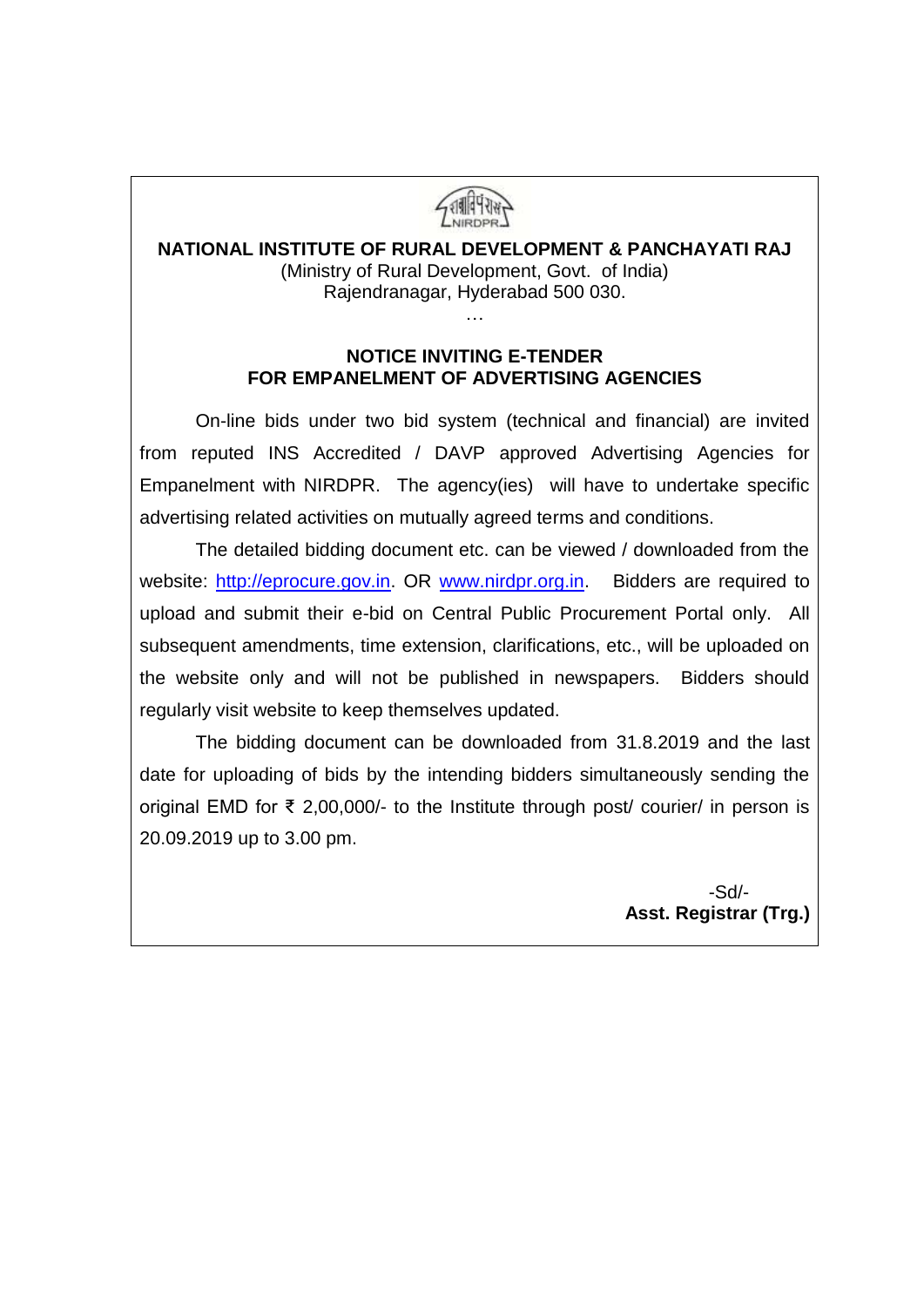

# **NATIONAL INSTITUTE OF RURAL DEVELOPMENT & PANCHAYATI RAJ**

(Ministry of Rural Development, Govt. of India) Rajendranagar, Hyderabad - 500030. …

*NOTICE INVITING e-TENDER FOR* **EMPANELMENT OF ADVERTISING AGENCIES**

#### **Invitation of bids**

On-line bids are invited under two bid system (technical and financial) for empanelment of advertising agencies with NIRDPR, Rajendranagar, Hyderabad - 500 030, Telangana. Manual bids shall not be accepted.

Tender document may be downloaded from Central Public Procurement (CPP) Portal [https://eprocure.gov.in.](https://eprocure.gov.in/) OR [www.nirdpr.org.in.](http://www.nirdpr.org.in/) The time schedule for the tendering activities shall be as under:

| 1 <sub>1</sub> | Date of notification of tender notice on $ 31.8.2019$<br>CPP Portal / publication in the |                       |
|----------------|------------------------------------------------------------------------------------------|-----------------------|
|                | newspaper                                                                                |                       |
| 2.             | Start of downloading of tender 10.00 am on 31.8.2019                                     |                       |
|                | document by the intending bidders                                                        |                       |
| 3.             | Last date of uploading of the bids by the                                                |                       |
|                | intending bidders along with scanned                                                     | 20.09.2019 by 3.00 PM |
|                | copy of Earnest Money Deposit                                                            |                       |
| 4.             | Last date of submission of Demand                                                        |                       |
|                | Draft in original payable in favour of   20.09.2019 by 3.00 PM                           |                       |
|                | NIRD, Hyderabad towards Earnest                                                          |                       |
|                | Money Deposit (EMD)                                                                      |                       |
| 5.             | Pre-Bid Meeting                                                                          | 05.09.2019 at 3.30 PM |
| 6.             | <b>Amount of Earnest Money Deposit</b>                                                   | ₹ 2,00,000/-          |
|                |                                                                                          | (Rs. Two lakhs only)  |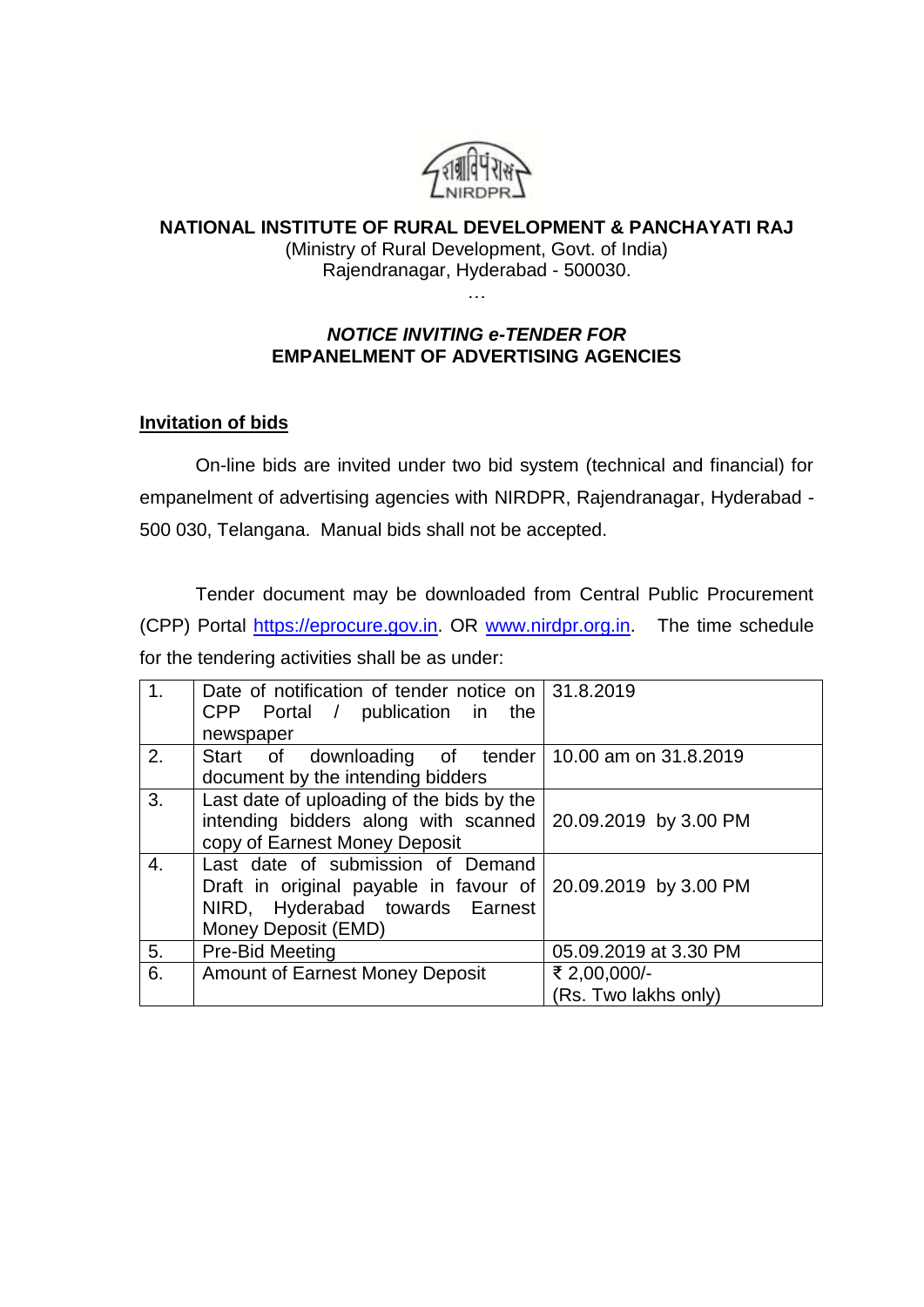| 7.  | Date of downloading of technical bids   23.09.2019 at 3.30 PM<br>received on-line by the last date and<br>time |                                                                                                                                                     |
|-----|----------------------------------------------------------------------------------------------------------------|-----------------------------------------------------------------------------------------------------------------------------------------------------|
| 8.  | Date of download of financial bids                                                                             | To be notified later to only<br>those bidders who qualify in<br>technical bids.                                                                     |
| 9.  | Estimated expenditure on account of<br>advertising services                                                    | Rs. one crore                                                                                                                                       |
| 10. | <b>Tendering Authority</b>                                                                                     | Assistant Registrar (T)<br>National Institute of Rural<br>Development & Panchayati<br>Raj<br>Rajendranagar<br>Hyderabad 500030<br>Tel. 040-24008479 |

# **1. Scope of the work:-**

The empanelled advertising agency(ies) shall be required to:

- (i) Publish employment notifications in specified newspapers on All India basis.
- (ii) Publication of tender notices in the leading newspapers
- (iii) Publication admission notifications of PGDRDM / DEC from time to time in all India Newspapers.
- (iv) Any other work on mutually agreed terms.

# **2. Eligibility criteria for bidders and selection procedure**

- (i) For being eligible in technical bidding, the intending bidders
	- a) must be a registered firm;
	- b) must have well established branch office in the twin cities of Hyderabad and Secunderabad.
	- c) **Average annual financial turnover during the last 3 years, ending 31st March of the previous financial year, should be at least 30% of the estimated cost** (Balance Sheet and Profit & Loss Account to be enclosed).
	- d) At least three years experience in Central/State Govt. Dept./PSUs or reputed private organsations (copies of work orders to be provided as evidence) as mentioned below: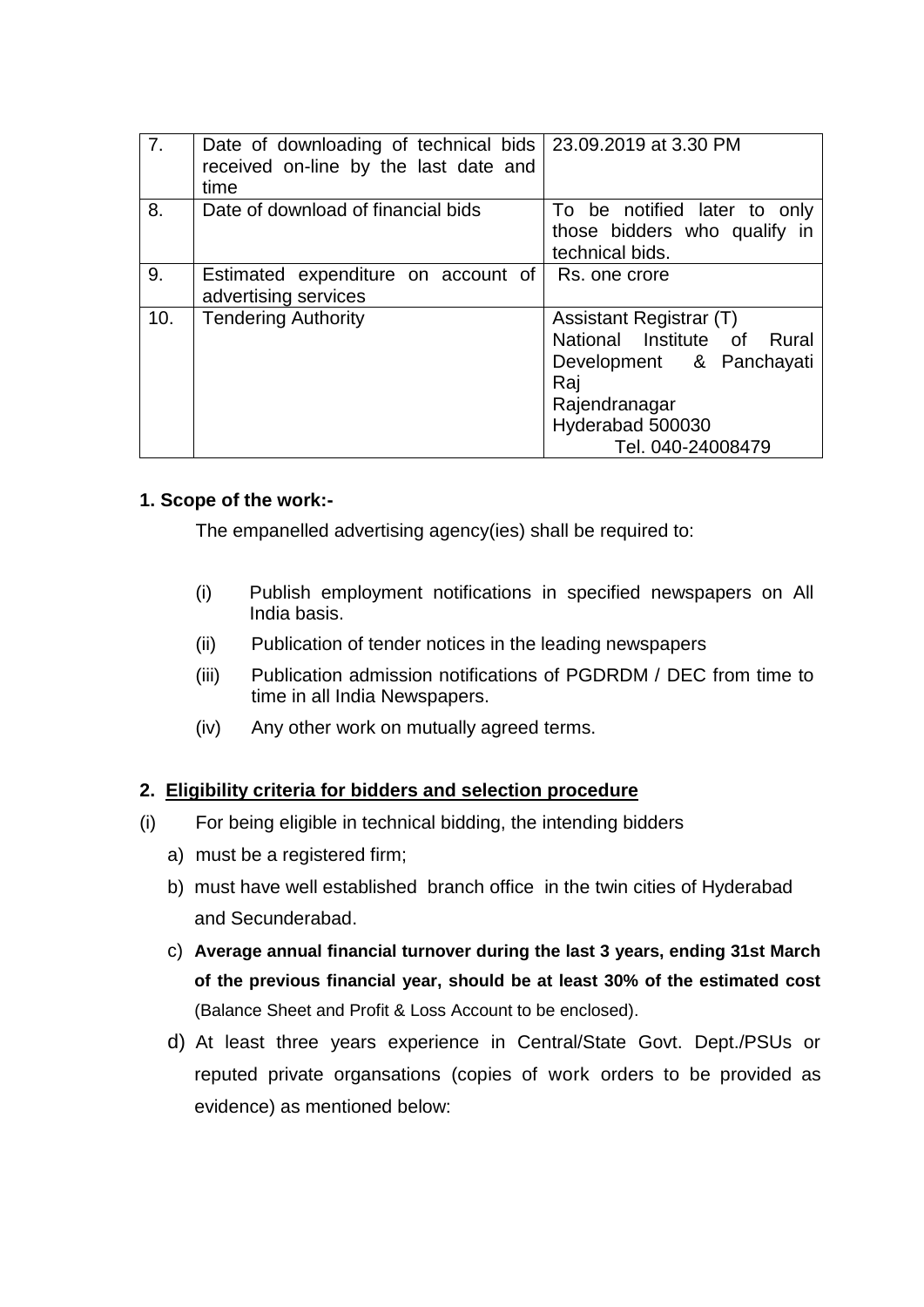• Three similar completed works costing not less than the amount equal to 40% of the estimated cost.

#### OR

 Two similar completed works costing not less than the amount equal to 50% of the estimated cost.

OR

 One similar completed work costing not less than the amount equal to 80% of the estimated cost.

(copies of purchase orders to be provided as evidence)

- (e) should have valid license issued by DAVP for providing advertising services, PAN No., GST Registration Certificate;
- (f) must submit EMD for ₹ 2,00,000/- in favour of NIRDPR, Hyderabad in original before the last date and time specified for bid submission;
- (g) The Indian Newspaper Society (INS) accredited agencies will only be considered while evaluating the technical bids. Besides accreditation/registration with Directorate of Advertising & Visual Publicity (DA VP)/DIPR, Registrar of Newspapers of India, Accreditation / registration with Doordarshan & AIR is also desirable.
- (h) should not have been blacklisted by any of the Government/ Semi-Government/ Private organizations (self declaration to be submitted).
- (ii) Bidders who qualify on the basis of above criteria shall be short-listed. Financial bids of only such short-listed bidders shall be downloaded.
- (iii) The bidder who has accepted all the terms and conditions of contract unconditionally in the format prescribed at ANNEXURE-III and whose financial bid including all the taxes/ charges is found to be the lowest shall be selected for award of contract.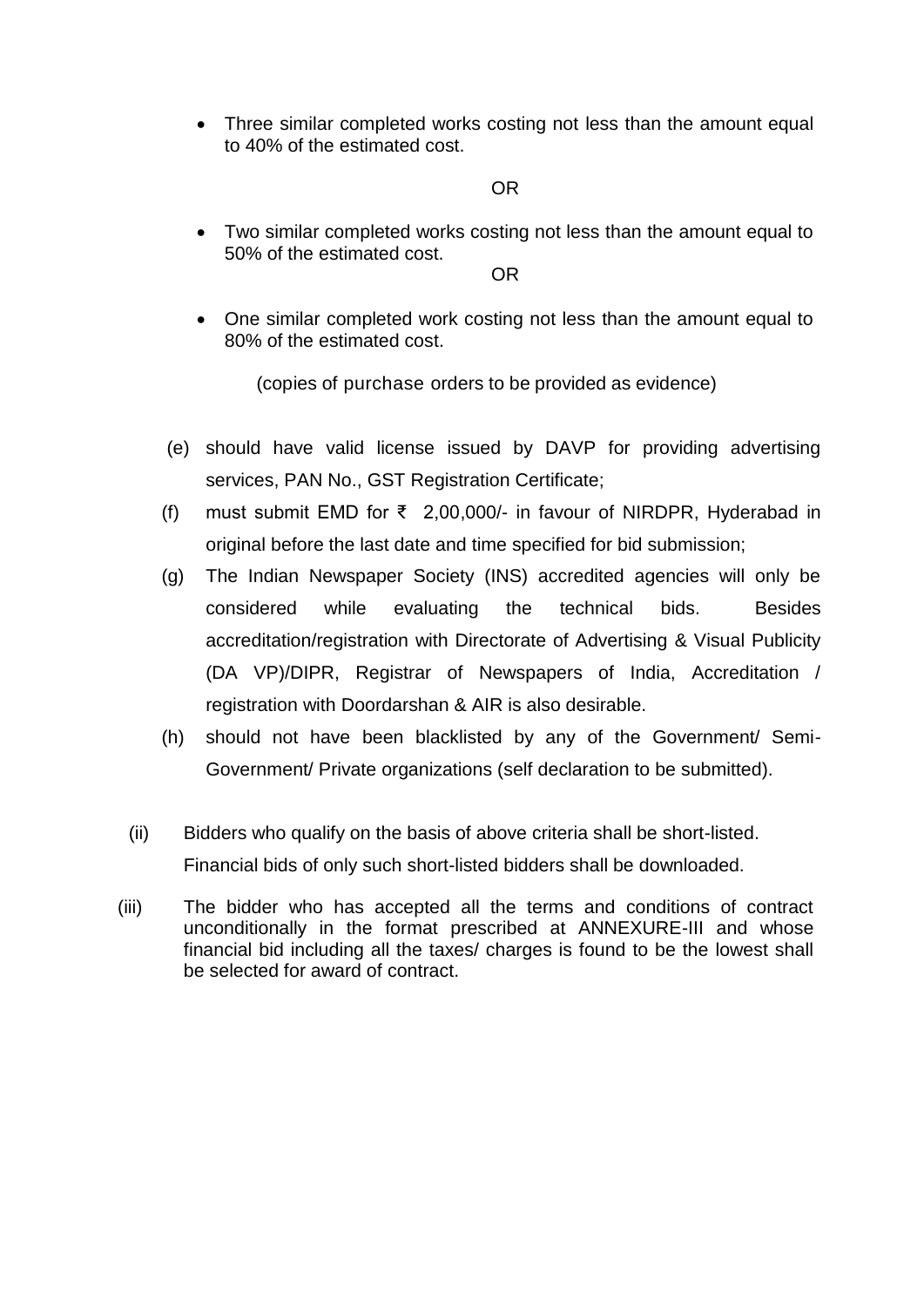# **3. Other Terms and conditions**

- (i) The intending bidders shall have to unconditionally accept the terms and conditions in writing as specified in Annexure-III.
- (ii) The media and advertising agency shall depute qualified and experienced persons who are based in Hyderabad with a functional office, infrastructure set up and other logistic support system to cater to the needs of the Institute. Separate sheet of technically qualified staff in media and advertising should be attached along with the technical bid document.
- (iii) Details of past relevant experience in media coordination and advertising activities awards of excellence won, if any, should be submitted with the tender.
- (iv) EMD of Rs. 2,00,000/- of the successful bidder(s) shall be converted as Performance Security. The same will be released only after the expiry of contract period, without any interest.
- **(v) The Institute reserves the right to remove any such agency from the empanelled list along with forfeiture of Performance Security, if the service provided by the Agency is found to be unsatisfactory or if the information provided for empanelment is proved to be false.**
- (vi) The Earnest Money / Bid Security of all the unsuccessful bidders will be returned on or before the  $30<sup>th</sup>$  day after the award of contract to successful bidder. No interest will be payable to the agency on the Earnest Money / Bid Security deposit.
- **(vii) The Earnest Money / Bid Security deposit will be forfeited in the following cases:**
	- **a) When tenderer withdraws or modifies the offer after opening of the tender.**
		- **b) When the tenderer fails to commence or compliance of work order within the prescribed period.**
		- **c) When information / certificates / documents furnished are found to be false at any stage.**
- (viii) The agency should be able to create solutions for effective media coordination and advertising exercise for NIRDPR and at the same time understanding the overall needs of the Institute.
- (ix) The Institute shall not make any advance payments to the advertising agency for any of the work assigned by it. The payments shall be released by the Institute against the bills received from the agency after having completed the job subject to entire satisfaction of the Institute based on assessment of the work with respect to norms and conditions stipulated in the bid document.
- (x) The Institute may empanel more than one Advertising Agency and shall be free to release advertisements through any one or more of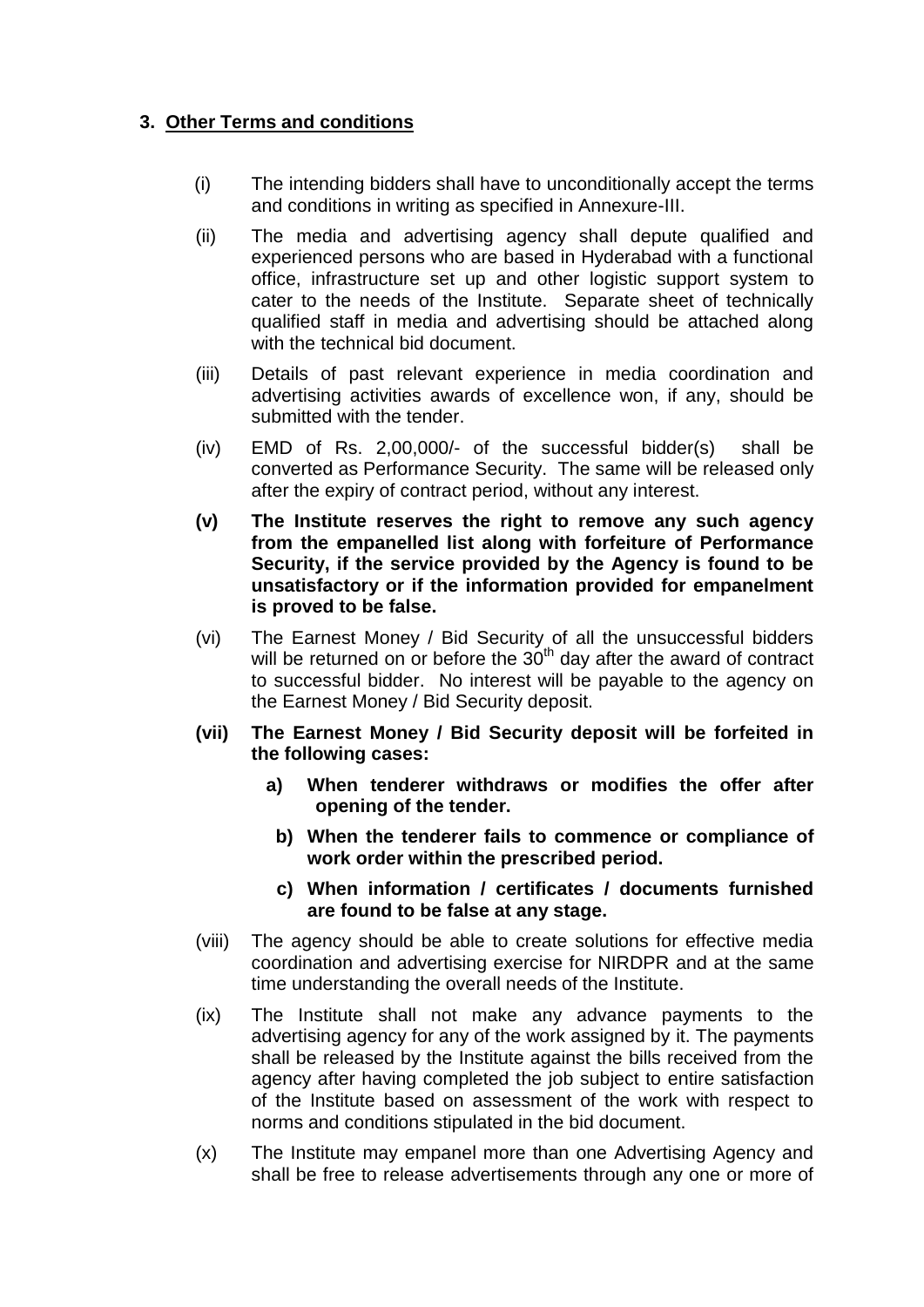them. However, the act of empanelment shall not prohibit the Institute of its right to release advertisement directly without routing them through the empanelled advertising agencies.

- (xi) The Institute reserves the right to accept or reject any tender or its part as per rules without assigning any reason thereof.
- (xii) Financial bids of only those bidders shall be downloaded who are found eligible based on the information furnished in technical bid.
- (xiii) Selected firm(s) will have to sign an agreement for the assignment for a period of two years from the date of work order with NIRDPR. This could be extended to a further period of one year depending on the mutual agreement of the Institute and the agency with such modifications as may be felt necessary. However, the terms and conditions of the contract, during the period of agreement, will remain unchanged. The empanelled agency(ies) shall provide the services till finalization of the new tender.
- (xiv) Where ever specific terms and conditioned have not been spelt out in tender document, relevant provisions of General Finance Rules, 2017 of the Central Government shall apply.
- (xv) If work is not found satisfactory, the agreement is liable to be cancelled without giving any reasons. Entire rights in this concern lie with the competent authority of the Institute.
- (xvi) In the event of any dispute arising between both the parties i.e. NIRDPR and the service provider(s), under these conditions or any conditions contained in the Purchase Order or in connection with this contract, the same shall be referred to the sole arbitration of the Director General, NIRDPR or some other persons appointed by him. The award of the arbitrator shall be final and binding on both the parties to this contract.
- (xvii) The order executed will be subject to Indian law and local courts at Hyderabad only.
- (xviii) Any queries relating to the tender document and the terms and conditions contained therein should be addressed to the Tender Inviting Authority or the relevant contact person.

# **ASST. REGISTRAR (T)**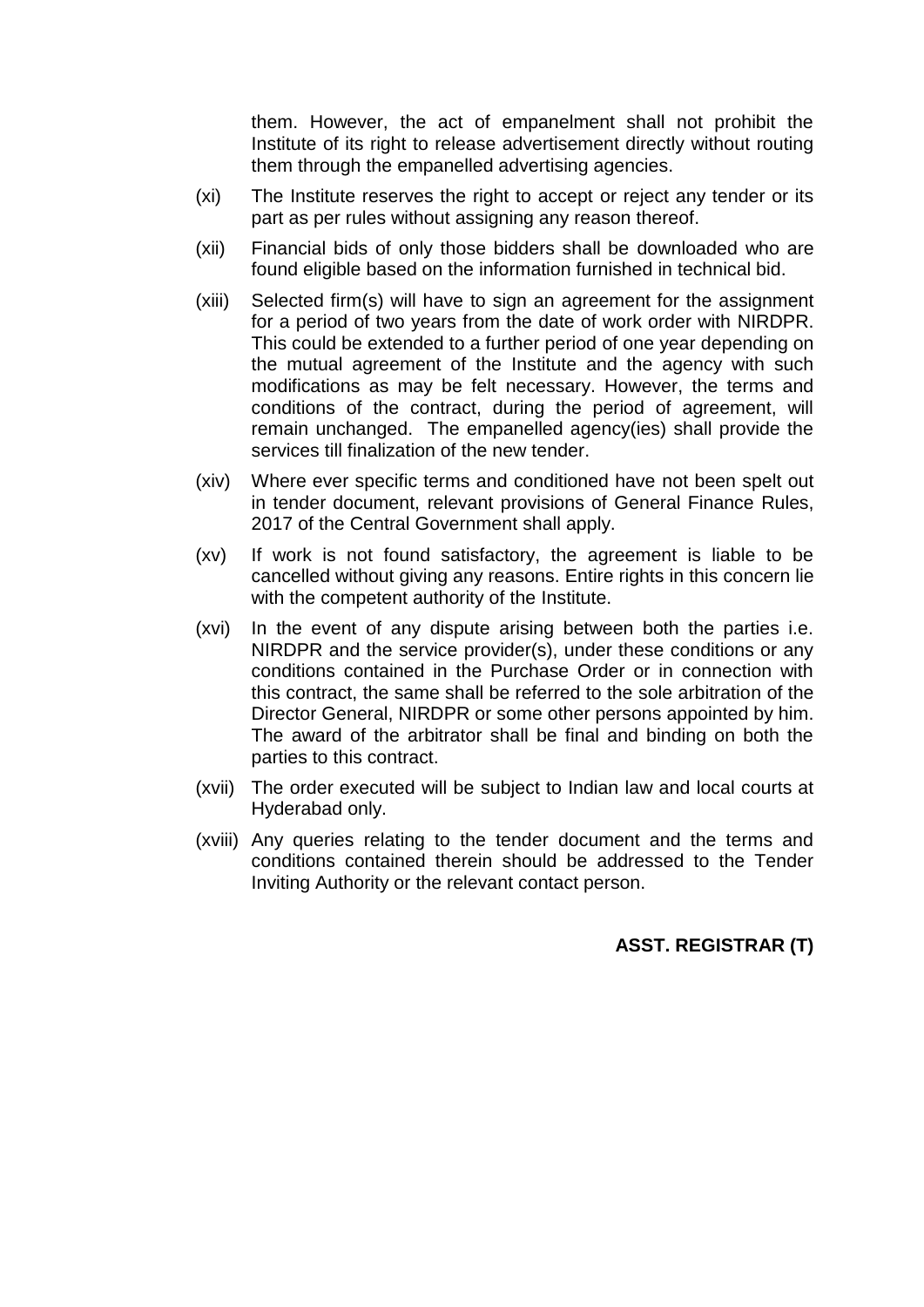# **1. Instructions for submission of bids**

- (i) Bids shall be submitted on-line in two parts, viz., technical bid in ANNEXURE-I and financial bid in ANNEXURE-II at CPP Portal website: [https://eprocure.gov.in](https://eprocure.gov.in/) **only.** The offers submitted by Telegram/ Fax/ email shall not be considered. No correspondence will be entertained in this matter.
- (ii) Not more than one tender shall be submitted by one bidder or bidders having business relationship. Under no circumstance will father and his son(s) or other close relations who have business relationship with one another (i.e. when one or more partner(s)/director(s) are common) be allowed to tender for the same contract as separate competitors. A breach of this condition will render the tenders of both parties liable to rejection.

# **2. Preparation of Bids**

- (iii) Bidders should carefully read the tender document and understand its requirements before submission of their bids. They should also take into account any corrigendum published in continuation to the original one. Any non-fulfillment may lead to rejection of bid.
- (iv) Bid documents to be submitted as required in the tender document may be in PDF / XLS / RAR / DWF formats. Bid documents may be scanned with 100 dpi with black and white option.
- (v) The technical bid in ANNEXURE-I to be submitted in the first cover should contain the following documents:
- (a) Scanned copy of valid registration certificate, valid license, PAN No., VAT /Sales Tax/ TIN Registration Certificates, experience certificate as per the tender notice and letter in respect of unconditional acceptance of all the terms and conditions of the tender document.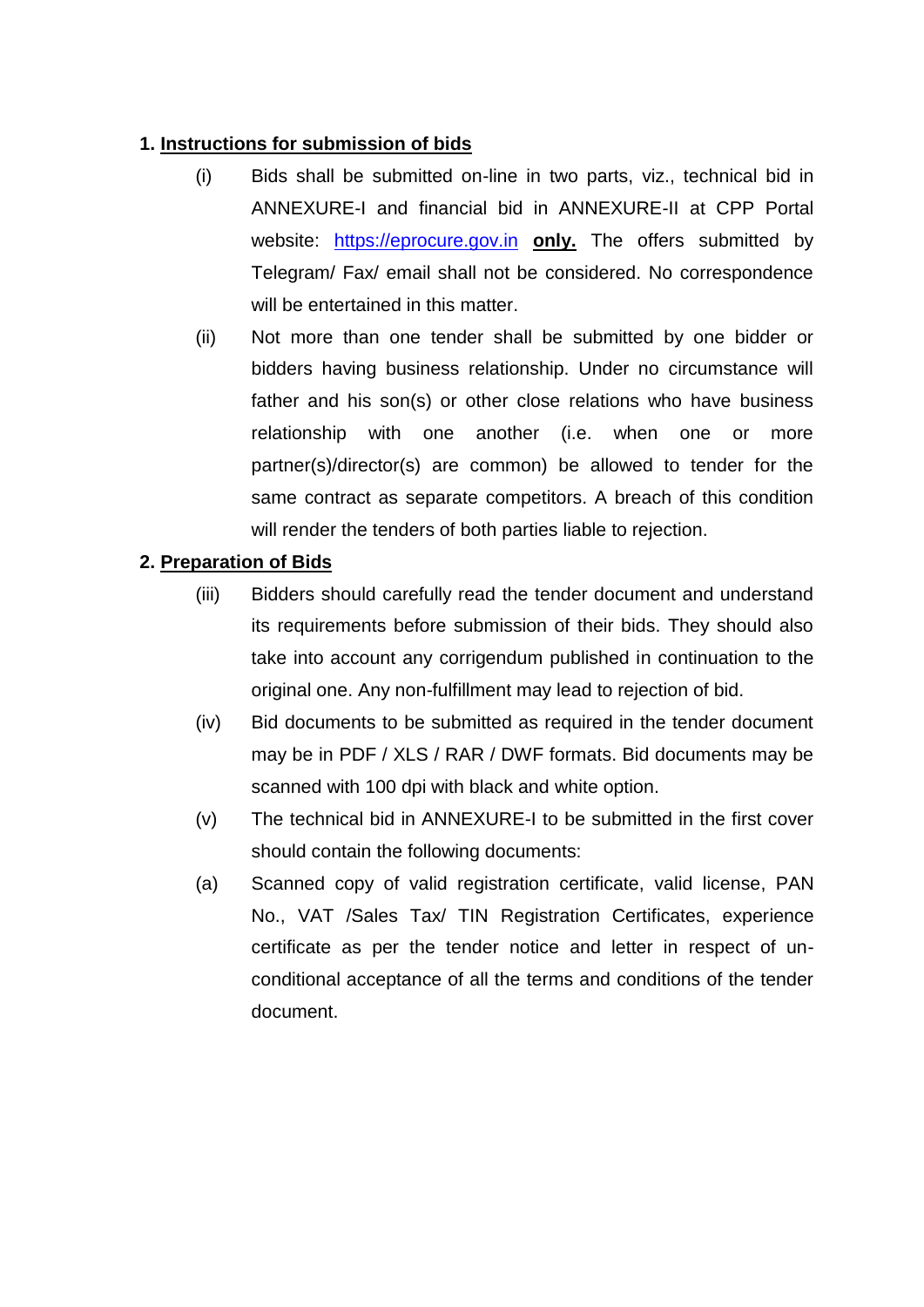- (b) Scanned copy of Income Tax Clearance Certificate for the preceding three years i.e. 2015-16, 2016-17 and 2017-18.
- (c) Scanned copy of audited Balance Sheet and Profit & Loss Account for the preceding three financial years i.e. 2014-15, 2015-16 and 2016-17.
- (d) Scanned copy of Partnership Deed wherever applicable.
- (e) Scanned copy of the Demand Draft for Rs. 2,00,000/- (Rupees two lakhs only) towards Earnest Money Deposit purchased on or after publication date of this tender from any Nationalized/ Scheduled Bank in favour of NIRDPR, Rajendranagar, Hyderabad - 500 030 and payable at Hyderabad with their application/ downloaded tenders. All applicable bank charges shall be borne by the bidder and he/ she shall not have any claim whatsoever on this account on Government.
- (f) Scanned copy of Award of Contract/ Commencement letters in respect of previous customers preferably Government or Semi-Government organizations for whom relevant services were provided.
- (vi) The financial bid should be prepared separately in another cover in the format prescribed at ANNEXURE-II.

# **3. Registration for on-line submission of Bids**

- (vii) The bidders are required to submit soft copies of their bids electronically on the CPP Portal using valid Digital Signature Certificates (DSC).
- (viii) For submission of on-line bid, bidders are required to enroll on the e-Procurement module of the Central Public Procurement Portal (URL: [http://eprocure.gov.in\)](http://eprocure.gov.in/eprocure/app) by clicking on the link **"Online Bidder Enrolment"**.
- (ix) As part of the enrolment process, the bidders will be required to choose a unique username and assign a password for their accounts.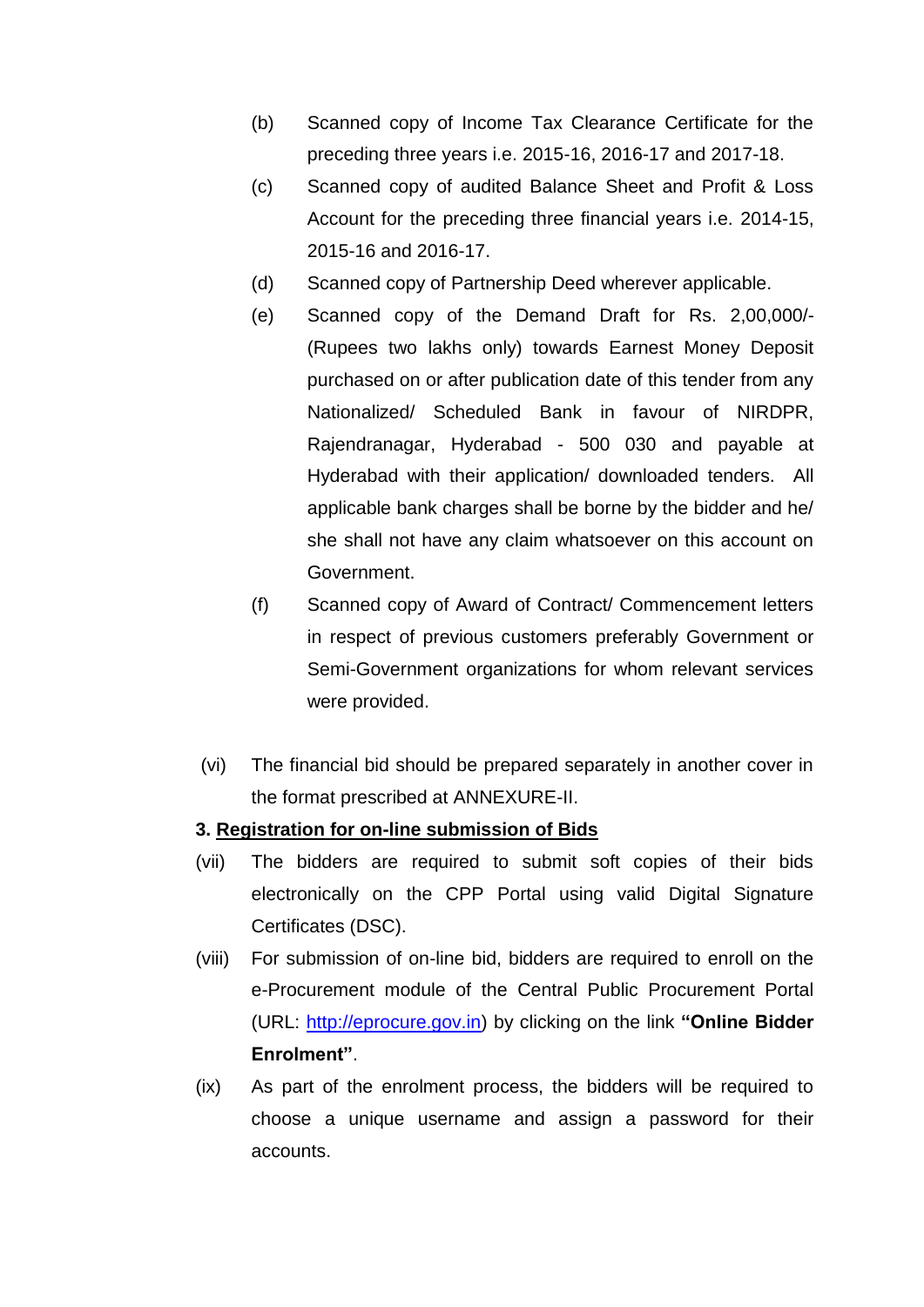- (x) Bidders are advised to register their valid e-mail address and mobile numbers as part of the registration process. These would be used for any communication from the CPP Portal.
- (xi) Upon enrolment the bidders will be required to register their valid Digital Signature Certificate (Class II or Class III Certificates with signing key usage) issued by any Certifying Authority recognized by CCA India (e.g. Sify / TCS / nCode / eMudhra etc.), with their profile.
- (xii) Only one valid DSC should be registered by a bidder. Bidders must ensure that they do not lend their DSC's to others which may lead to misuse.
- (xiii) Bidders should then log-in to the site through the secured log-in by entering their user ID / password and the password of the DSC / e-Token.
- (xiv) For uploading the same set of standard documents (e.g. PAN card copy, annual reports, auditor's certificates etc.) required to be submitted as a part of every bid, bidders can use "My Space" area available to them.

# **4. Submission of Bids**

- (xv) Bidders must accept the terms and conditions contained in this tender document unconditionally while submitting their bids. They should give such acceptance in writing on the Company/ Firm's letter head in the format prescribed at ANNEXURE-III.
- (xvi) Bidder should log-in to the site well in advance for bid submission so that the same is uploaded in time i.e. on or before the bid submission time. Bids received after the due date and time shall not be accepted in any case.
- (xvii) The bidder has to digitally sign and upload the required bid documents one by one as indicated in the tender document.
- (xviii) Bidder has to select the payment option as "offline" to pay the tender fee / EMD as applicable and enter details of the instrument.
- (xix) The details of the DD/any other accepted instrument, physically sent, should tally with the details available in the scanned copy and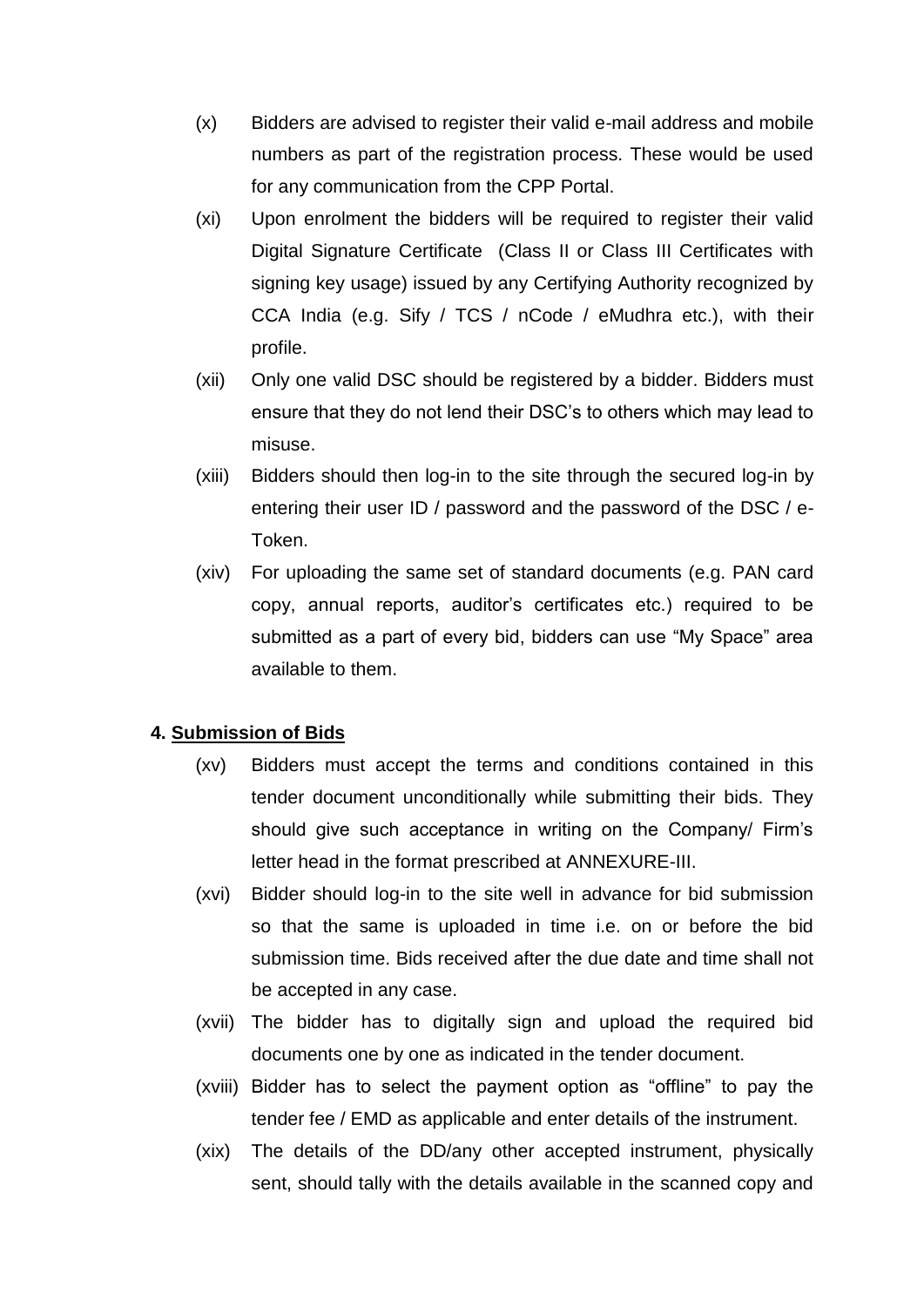the data entered during bid submission time. Otherwise the uploaded bid will be rejected.

- (xx) Financial bid must be submitted in the format prescribed (ANNEXURE-II) in this tender document and no other format shall be acceptable. Bidders are required to download the file and quote the amount on hard copy. Once the details have been completed, the bidder should submit it on-line in the form of soft copy. If the file is found to be modified by the bidder, the bid will be rejected.
- (xxi) The server time (which is displayed on the bidders' dashboard) will be considered as the standard time for referencing the deadlines for submission of the bids by the bidders, opening of bids etc. The bidders should follow this time during bid submission.
- (xxii) All the documents being submitted by the bidders would be encrypted using PKI encryption techniques to ensure the secrecy of the data. The data entered cannot be viewed by unauthorized persons until the time of bid opening. The confidentiality of the bids is maintained using the secured Socket Layer 128 bit encryption technology. Data storage encryption of sensitive fields is done.
- (xxiii) The uploaded tender documents become readable only after the tender opening by the authorized bid openers.
- (xxiv) Upon the successful and timely submission of bids, the portal will give a successful bid submission message & a bid summary will be displayed with the bid no. and the date & time of submission of the bid with all other relevant details.
- (xxv) The bid summary has to be printed and kept as an acknowledgement of the submission of the bid. This acknowledgement may be used as an entry pass for any bid opening meetings.
- (xxvi) The original Demand Draft towards Earnest Money Deposit, and hard copy of the documents mentioned at para (5) above must be submitted on or before bid submission closing date and time to **"Assistant Registrar (T), NIRDPR, Hyderabad"**. Failure to do so is likely to entail rejection of bids.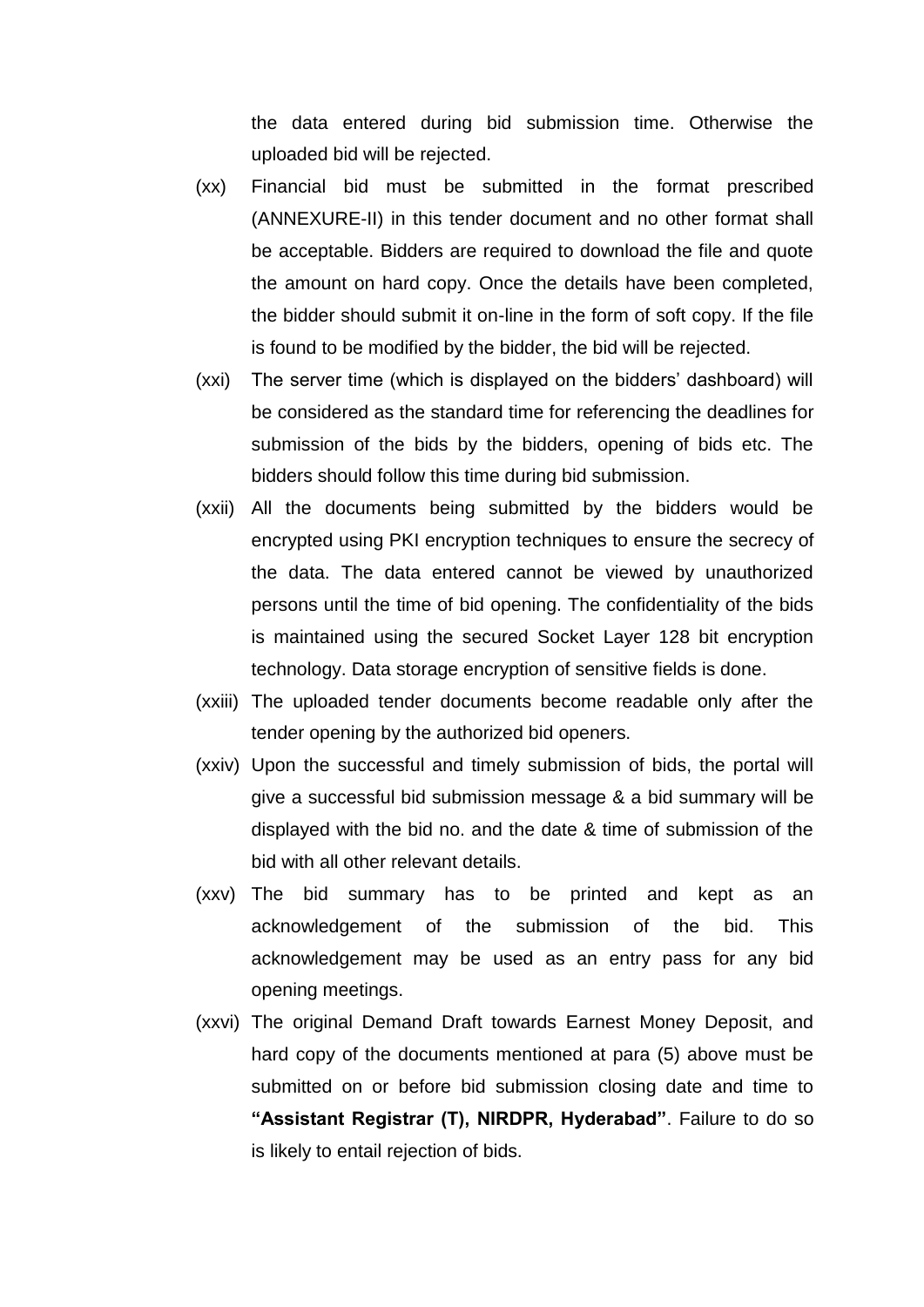(xxvii) Any query relating to the process of on-line bid submission or queries relating to CPP Portal in general may be directed to the 24x7 CPP Portal Helpdesk. The contact number for the helpdesk is 1800 233 7315.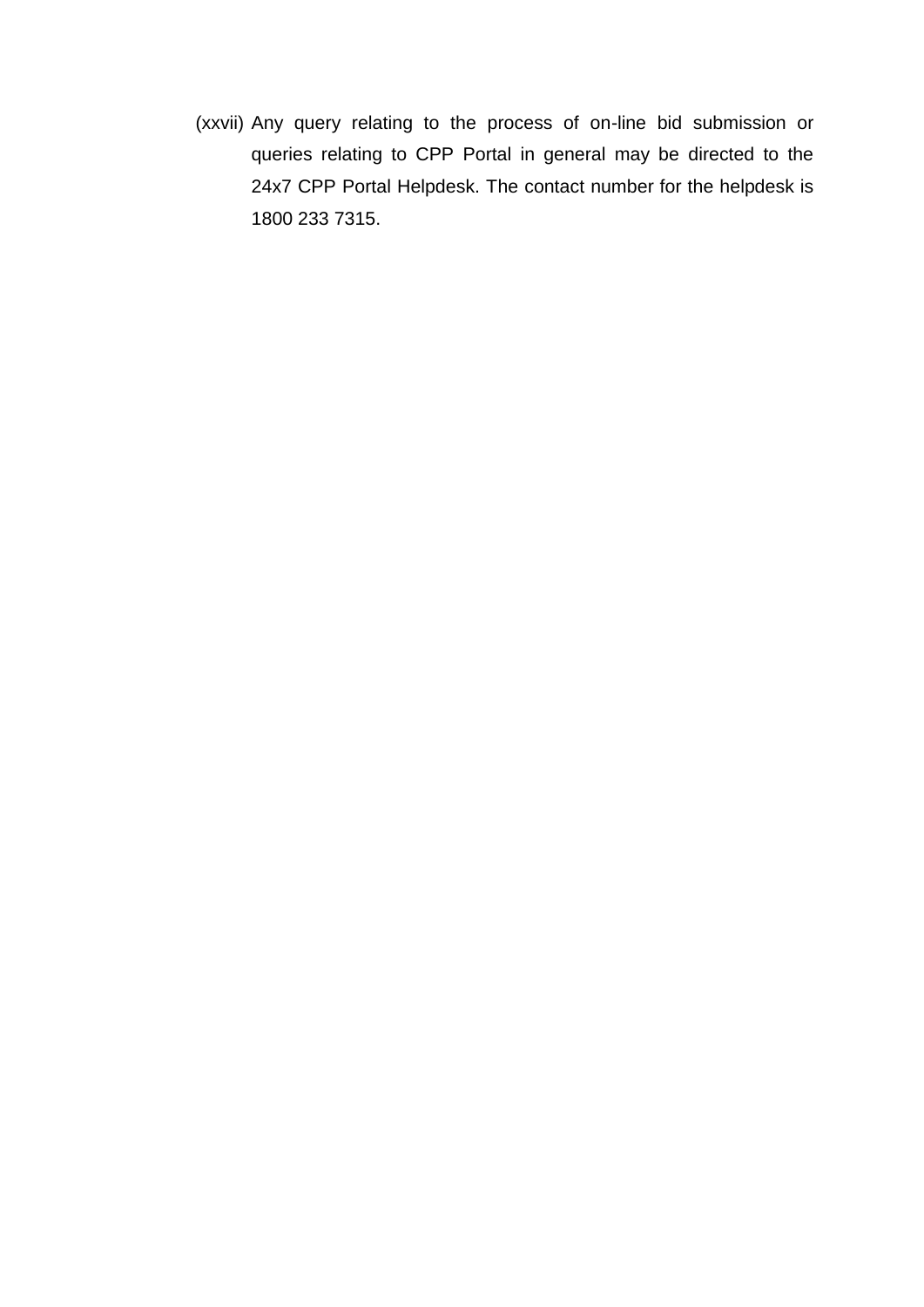#### **Annexure-I**

# **Empanelment of INS Accredited / DAVP approved Advertising Agencies in NIRDPR, Rajendranagar, Hyderabad – 500 030.**

| 1.   | (a) Name & Address of the agency                                                                                                                                                                            |  |
|------|-------------------------------------------------------------------------------------------------------------------------------------------------------------------------------------------------------------|--|
|      | (b) Telephone / Mobile Phone Nos.                                                                                                                                                                           |  |
|      | (c) Fax No.                                                                                                                                                                                                 |  |
|      | (d) e-mail ID                                                                                                                                                                                               |  |
| 2.   | Date of establishment of agency (please<br>enclose supporting document)                                                                                                                                     |  |
| 3.   | Branches if any<br>(Please enclose details with address &<br>telephone nos.)                                                                                                                                |  |
| 4.   | Is your firm a proprietorship, partnership<br>or registered under the Companies Act.<br>Please give details & enclose certificate                                                                           |  |
| 5.   | Accreditation detail of INS along with<br>validity, (enclose certificate)                                                                                                                                   |  |
| 6.   | Accreditation / Registration detail of<br>DAVP/ DIPR, Registrar of newspapers,<br>Doordarshan & AIR.                                                                                                        |  |
| 7.   | (a) PAN (income Tax) (please enclose<br>copy)                                                                                                                                                               |  |
|      | (b) Service Tax / VAT/ Sales Tax<br><b>Registration Nos.</b>                                                                                                                                                |  |
|      | (please enclose a copy of each and<br>latest Service Tax clearance certificate)                                                                                                                             |  |
| 8.   | Professional set up (Complete details of<br>machinery,<br>editorial<br>staff,<br>staff,<br>designers & others along with list)                                                                              |  |
| 9.   | List of present clients served during<br>preceding three years (2015-16, 2016-<br>17 and 2017-18) including at least three<br>Government Organisations.<br>Please<br>enclose sample of recently done works. |  |
| 10.1 | Experience<br>in.<br>the<br>promotion<br>οf<br>educational<br>organization<br>along<br>with<br>samples (please enclose copies).                                                                             |  |

# **TECHNICAL BID**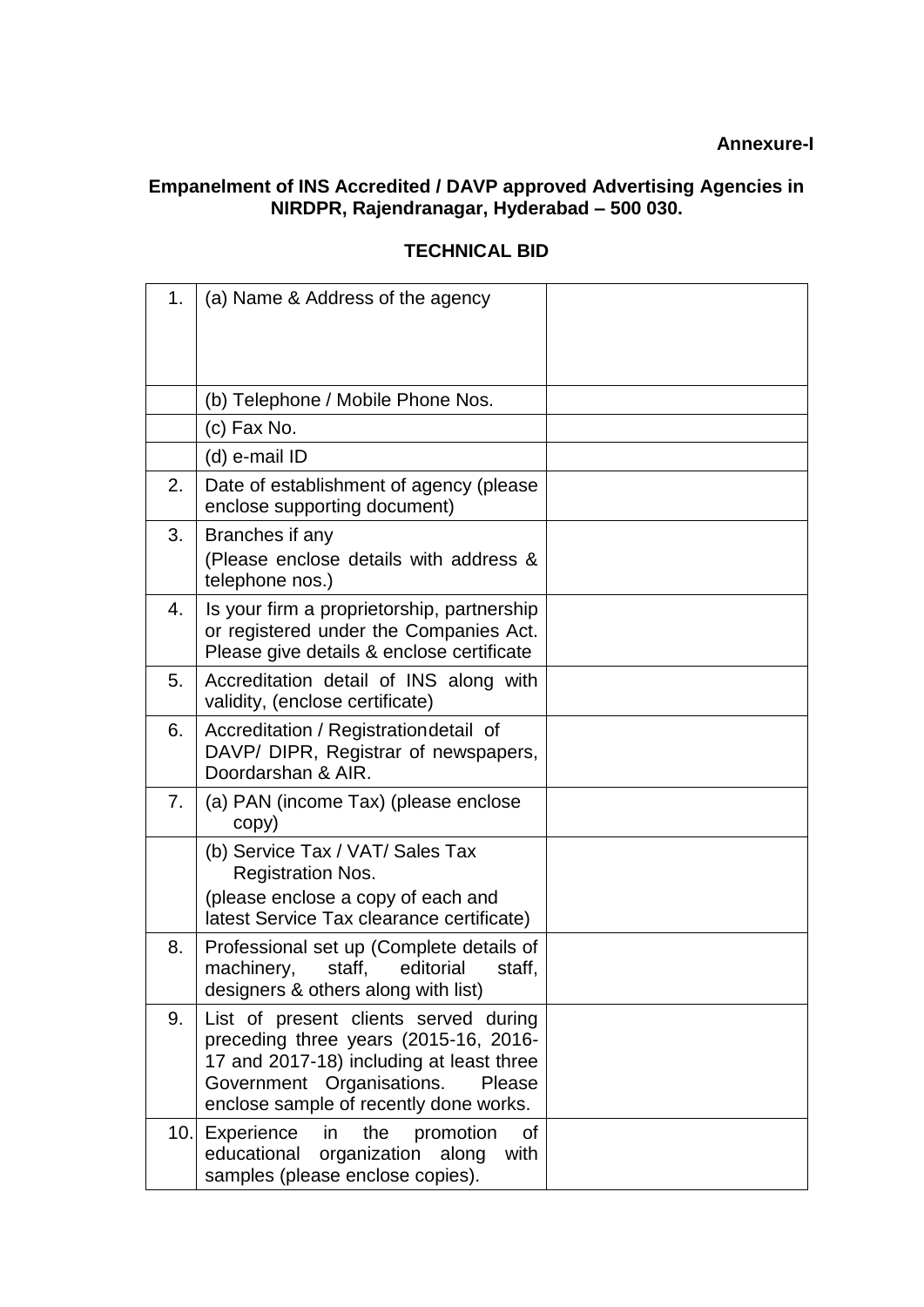| 11.I | Details of annual turnover during the<br>preceding three years (2015-16, 2016-<br>17 and 2017-18).<br>Please enclose duly audited Balance<br>Sheet and Profit & Loss Accounts along<br>with Income Tax Clearance Certificate<br>for the corresponding years i.e. 2016-<br>17, 2017-18 and 2018-19. |  |
|------|----------------------------------------------------------------------------------------------------------------------------------------------------------------------------------------------------------------------------------------------------------------------------------------------------|--|
|      | 12. Awards if any, received for excellence in<br>promotion of educational institution<br>(please enclose certificate)                                                                                                                                                                              |  |
| 13.I | Are you on the panel of any educational<br>organization having activities similar to<br>that of the NIRDPR? If yes, give details<br>(please attach separate sheet, if<br>required)                                                                                                                 |  |
|      | 14. Any other information                                                                                                                                                                                                                                                                          |  |

# **DECLARATION**

I, \_\_\_\_\_\_\_\_\_\_\_\_\_\_\_\_\_\_\_\_\_\_\_\_\_\_\_\_\_\_\_\_\_\_ (name of person) am authorized to make the declaration on behalf of the \_\_\_\_\_\_\_\_\_\_\_\_\_\_\_\_\_\_\_(name of the agency) and do hereby declare that:

- (1) All the information furnished above is true to the best of my/our knowledge.
- (2) If at any stage, it is found that any information given above or elsewhere in response to NIRDPR's present invitation to express interest for empanelment is false/incorrect or that our agency do not satisfy the eligibility criteria, my / our candidature for empanelment is liable to be cancelled/terminated.

Signature of Tenderer

Place: \_\_\_\_\_\_\_\_\_\_\_\_\_ Name: \_\_\_\_\_\_\_\_\_\_\_\_\_\_\_\_\_\_\_\_\_ Date: \_\_\_\_\_\_\_\_\_\_\_\_\_ Official seal of the agency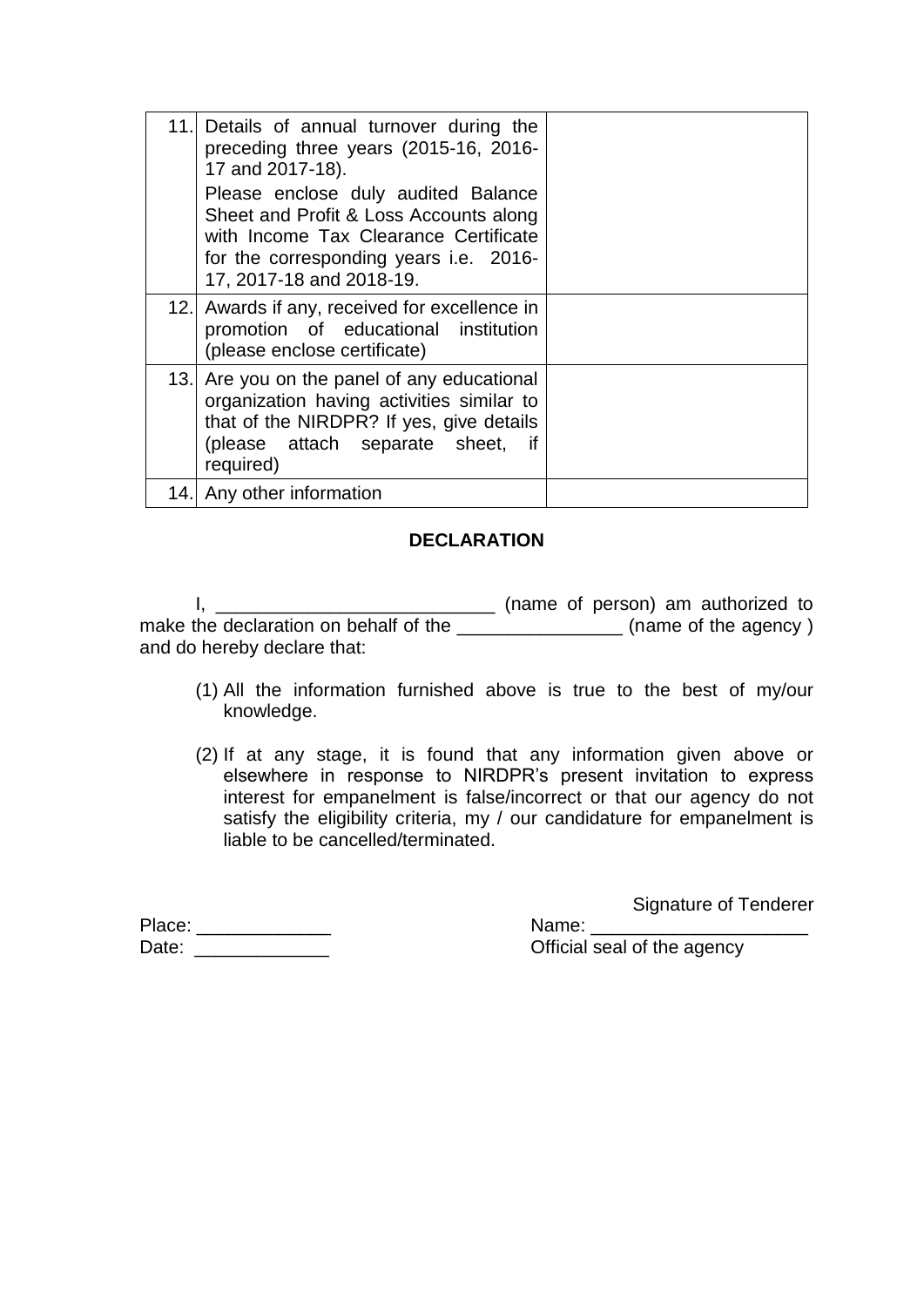**Annexure-II**



# **NATIONAL INSTITUTE OF RURAL DEVELOPMENT & PANCHAYATI RAJ (Ministry of Rural Development, Government of India) Rajendranagar, Hyderabad – 500 030.**

### **FINANCIAL BID**

I / We hereby offer the following rates for releasing the advertisements of NIRDPR in newspapers from time to time as detailed below and agree to hold this offer open for a period of two years:

2. The rate of discount offered as percentage of the approved print rate shall remain firm during the period of contract.

Discount offered over the advertisement at DAVP tariff  $\sim$  %.

3. We undertake to release the advertisements etc., within the stipulated time as indicated by the Institute from time to time. The rates quoted will be valid for two years.

SIGNATURE OF THE BIDDER AND SEAL

Date:

Place: